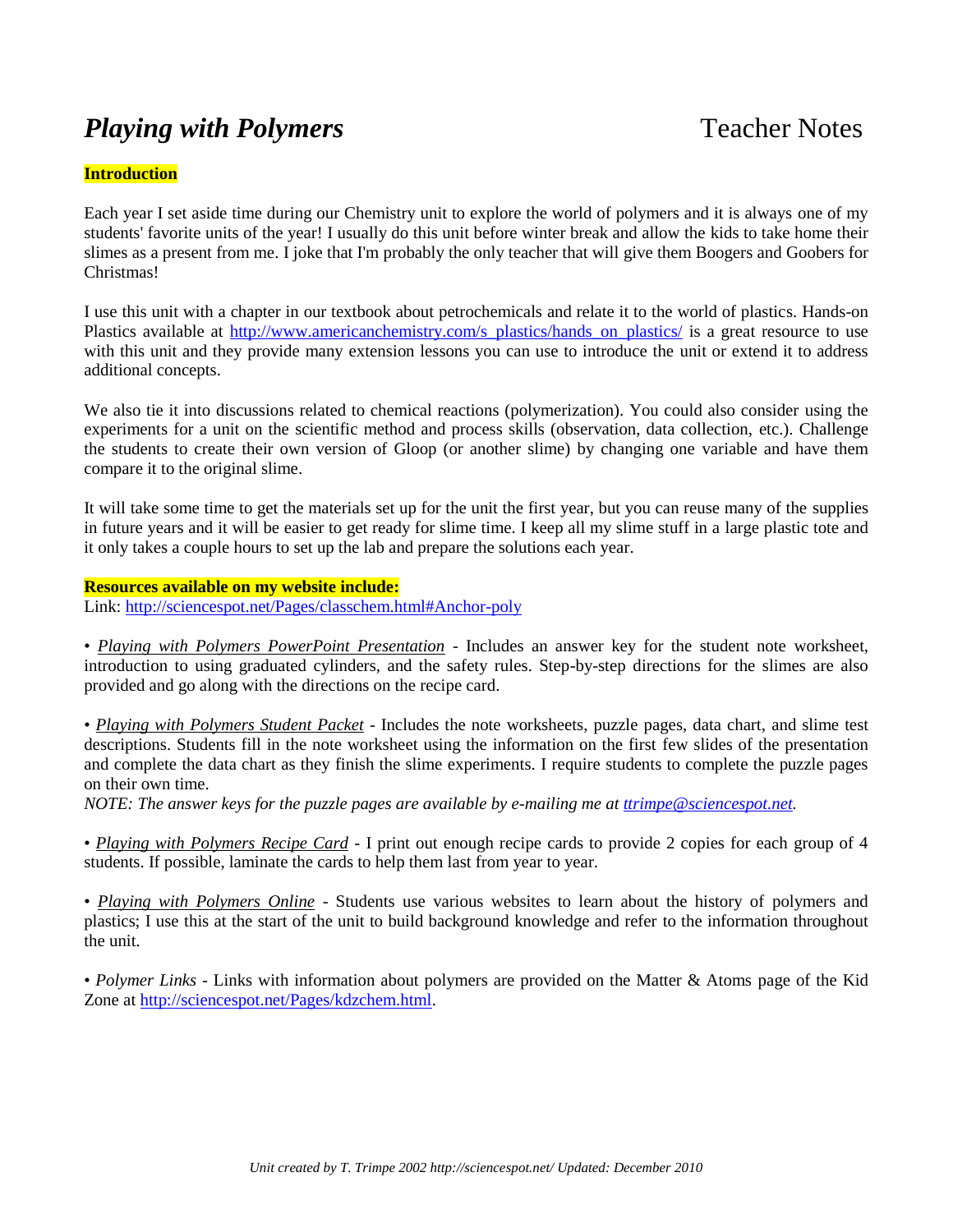**Materials** *NOTE: Suggested amounts are based on100 students working in pairs.*

- Cornstarch 3 boxes (If you choose to do the optional Oobleck activity)
- Mule Team Borax 1 small box
- Stay Flo Starch 1 large bottle
- Plastic containers with lids (yogurt size) One container per group; use for storing starch
- White Glue 4 oz size Need enough bottles for each pair of students.
- White Glue 1 gallon Use to refill the small bottles; much cheaper to purchase per gallon
- Guar Gum 60 grams Available from Flinn Scientific; need 0.6 g per pair/group so one larger
- container will provide enough powder for several years)
- Film Canisters Need 1 per group; used for storing guar gum powder
- PVA powder Available from Flinn Scientific; need 200 grams of powder to make enough solution for 100 students; a large container will provide enough powder for several years)
- Food Coloring Green, yellow, blue, and red One set for each group of 4 students
- Plastic cups 4 oz size 200
- Styrofoam or plastic plates 100
- Small plastic ziploc-style bags  $-2$ " x 3" size; need 5 per student; available at many craft stores or purchase from Uline (http://www.uline.com/) for a \$11 per 1000; may also use snack size ziploc bags.
- Stirring Sticks 1 large box of wooden craft sticks (at least 400 sticks)
- Graduated cylinders
	- o 25 ml Need 2 per group of 4 students
	- o 50 ml sizes Need 2 per group of 4 students
- Small beakers (or extra plastic cups) to hold water or borax solution 2 per group
- Eyedroppers 4 per group
- Triple-beam balance or other scales 1 per group
- Safety goggles 1 pair for each student
- Paper towels
- Permanent marker 1 per group
- Timer/stopwatch 1 per group
- Metric ruler 1 per group
- Playing with Polymers recipes 1 set per group
- Playing with Polymers Data Chart/Slime Tests 1 per student

## **Optional Materials**

- Film canisters Use to store the Gloop, Boogers, or Super Slime make "farting noises!
- Gel-style Glue Try substituting gel glue for white glue in some of the recipes.
- Glitter powder Use to make sparkling Gloop or Boogers; don't add too much!
- Glow Powder Check out the Steve Spangler website at<http://www.stevespanglerscience.com/product/1586> for a Glow Powder kit. They also offer several slime kits and materials.

Slime Supplies - PVA & Guar Gum Flinn Scientific, Inc. P.O. Box 219, Batavia, IL 60510 (800) 452-1261 <http://www.flinnsci.com/>

Don't have money for supplies? Make a "wish list" and have the students bring in white glue, food coloring, starch, ziploc bags, and other items. You might also consider asking for a donation  $(50¢ - $1.00)$  from each student.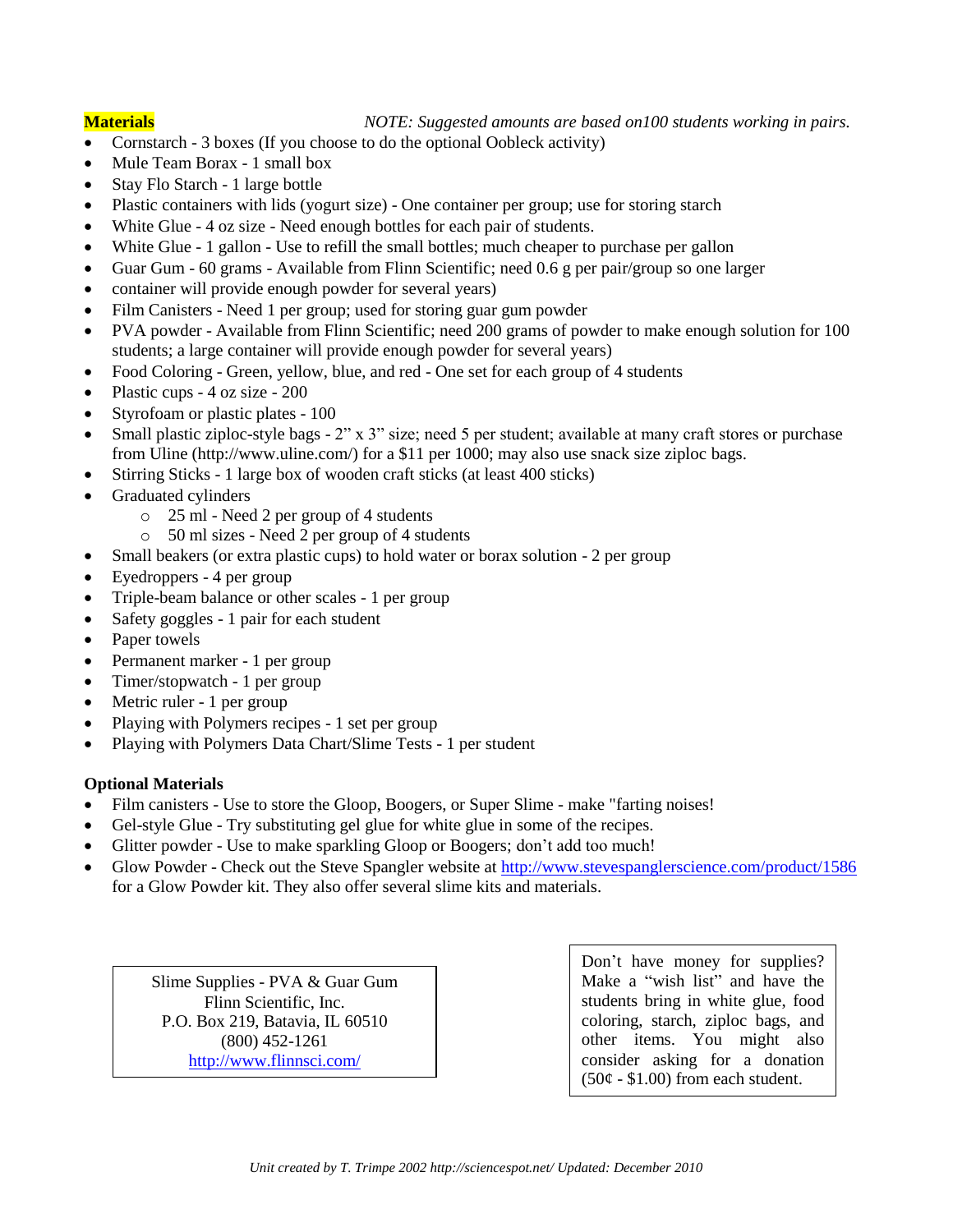### **Unit Schedule**

| Day 1 | Unit Introduction - Discuss #1-6 on note worksheet<br>Optional: Oobleck - Make a batch and discuss the questions on the unit presentation                                            |
|-------|--------------------------------------------------------------------------------------------------------------------------------------------------------------------------------------|
| Day 2 | Gloop - Make a batch and allow time to complete the slime tests                                                                                                                      |
| Day 3 | Boogers - Make a batch and allow time to complete the slime tests                                                                                                                    |
| Day 4 | Goobers - Make a batch and allow time to complete the slime tests                                                                                                                    |
| Day 5 | Super Slime - Make a batch and allow time to complete the slime tests                                                                                                                |
| Day 6 | Complete puzzles and unfinished slime tests                                                                                                                                          |
| Day 7 | Mystery Slime Challenge - Provide students with samples of a mystery slime and challenge them<br>to use the observations from their slime tests to identify what type of slime it is |

#### *Also available ...*

*Polymer Basics - Online activity at<http://sciencespot.net/Media/playpolymerscvhunt.pdf> (1-2 class periods)*

#### **Preparation**

**Corn Starch (Optional) -** Place 1/2 cup of corn starch into ziploc bags and prepare enough bags for each pair of students in your class. Students will need to add water to create the right consistency. Have additional starch on hand in case they added too much water.

**Borax Solution for Gloop, Goobers, & Super Slime -** Mix 1 teaspoon (heaping) of borax powder for every cup of water. I mix the borax solution in a 1 gallon container (such as a bucket or milk jug) and usually need to make 2 batches to have enough for all the slimes. Pour the solutions into the small beakers for the students to use.

**Liquid Starch -** Fill small plastic containers (such as old yogurt cups with lids) with liquid starch. You will need 1 container per group of 4 students. Have extra on hand to refill the containers as needed. *NOTE: If you purchase a different brand than Stay-Flo, be sure to make a test batch first! I've had some problems when using an off brand of liquid starch.* 

**Guar Gum -** The guar gum is a powder that comes in a plastic container and will keep very well from year to year. I fill film canisters with powder and label them. Save the extra powder to refill the containers as needed. You will also need to label 6 small plastic cups for use only with the guar gum. I place one film canister of powder into each labeled cup to give to the groups.

**PVA Powder/Solution -** PVA is available as 4% solutions in 500 ml and 1000 ml bottles, but the powder is much cheaper and is fairly easy to make yourself. I prepare five batches of the solution and store it in 2-liter bottles. For the lab, I fill several 1-liter bottles with clear solution and then add several drops of food coloring to create a variety of colors for the students to use. I usually provide five colors: red, blue, yellow, green, and purple. Students may also use the clear solution to create a neat looking slime! Save the extra solution to refill the smaller bottles as needed.

*Follow these directions to make your own PVA 4% solution:*

- *1. Pour 1 liter of water into a microwave-safe plastic bowl.*
- *2. Use a triple-beam balance to measure our 40 grams of PVA powder.*
- *3. Sprinkle the powder over the water and stir until well mixed.*
- *4. Cover the bowl with plastic wrap and place in the microwave. Heat on high for 2 minutes.*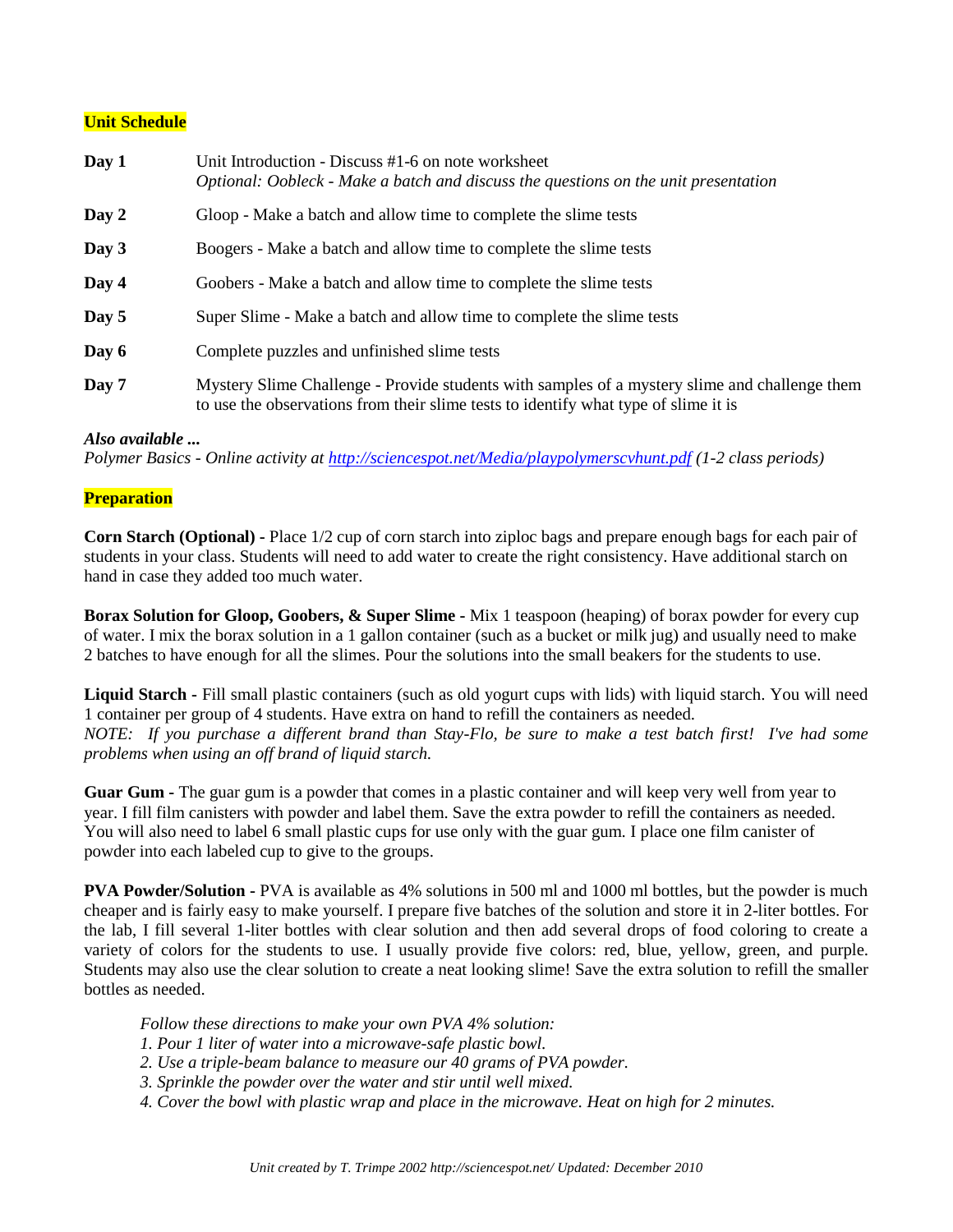*5. Remove from microwave and stir well.*

*6. Return the bowl to the microwave and heat for an additional 2 minutes. Remove from microwave and stir well.*

*7. Continue to heat the solution (2 minutes and then stir) until the solution is clear. It usually takes about 4 to 5 times before the solution turns clear.* 8. *Pour the solution into 2-liter plastic bottles to store.*

*TIP: Make a test batch of Super Slime to see if the amounts work well with your homemade PVA solution. You may need to adjust the amount of borax solution.* 

**Playing with Polymers Recipe Page -** Print out the recipe info on card stock (both sides) and laminate if possible. If you can't laminate the pages, consider sealing them inside large ziploc bags to protect them from slime! If you are going to use supply boxes, put one recipe page in each box.

**Group Baskets -** I use plastic containers (shoe box size) to create a supply basket for each group of 4 students. Each basket contains small plastic cups, rulers, permanent markers, a bag of wooden sticks, a bag of small plastic bags, and a box of food coloring.

**Supply Station -** I use a counter area in my room next to the 2 sinks I have to set up a supply station. I have plastic baskets filled with extra cups, wooden stir sticks, and small plastic bags students can use to restock their group baskets as needed. I also set aside areas on the counter for the each of the slime materials and color code all the glassware to keep the slime materials from "gunking" up in the graduated cylinders, beakers, and eyedroppers. Students are responsible for cleaning all the glassware before putting them back in the correct locations. I remind them to return unused solution or starch to the correct container. Borax solution, starch, and PVA solution should NOT be dumped in the sink.

*COLOR CODING NOTE: Everything in the four "slime" stations is color coded to prevent students from "mixing" slime materials in the eyedroppers or beakers and gunking them up. For example, I use a red permanent marker to put red dots on all the beakers, eyedroppers, and cylinders for the borax solution. I use the same procedure to add dots to the materials for the starch and PVA as well as the materials that are to be used with regular water.*



**Mystery Slimes -** You can decide which slimes you'd like to mix up to challenge your students. They will easily identify the Goobers and Super Slime, but have trouble telling the difference between Gloop and Boogers. I only allow students to use their data charts when they are trying to identify the mystery slimes and make sure to hide the other slimes. If the students made good notes during their tests, they will be able to identify the mystery slimes. I provide at least six sets of mystery slime samples, such as Super Slime, Boogers, and Goobers, and label them as Mystery Slime #1, Mystery Slime #2, and Mystery Slime #3. I use different colors with my mystery slimes to make it a bit more challenging.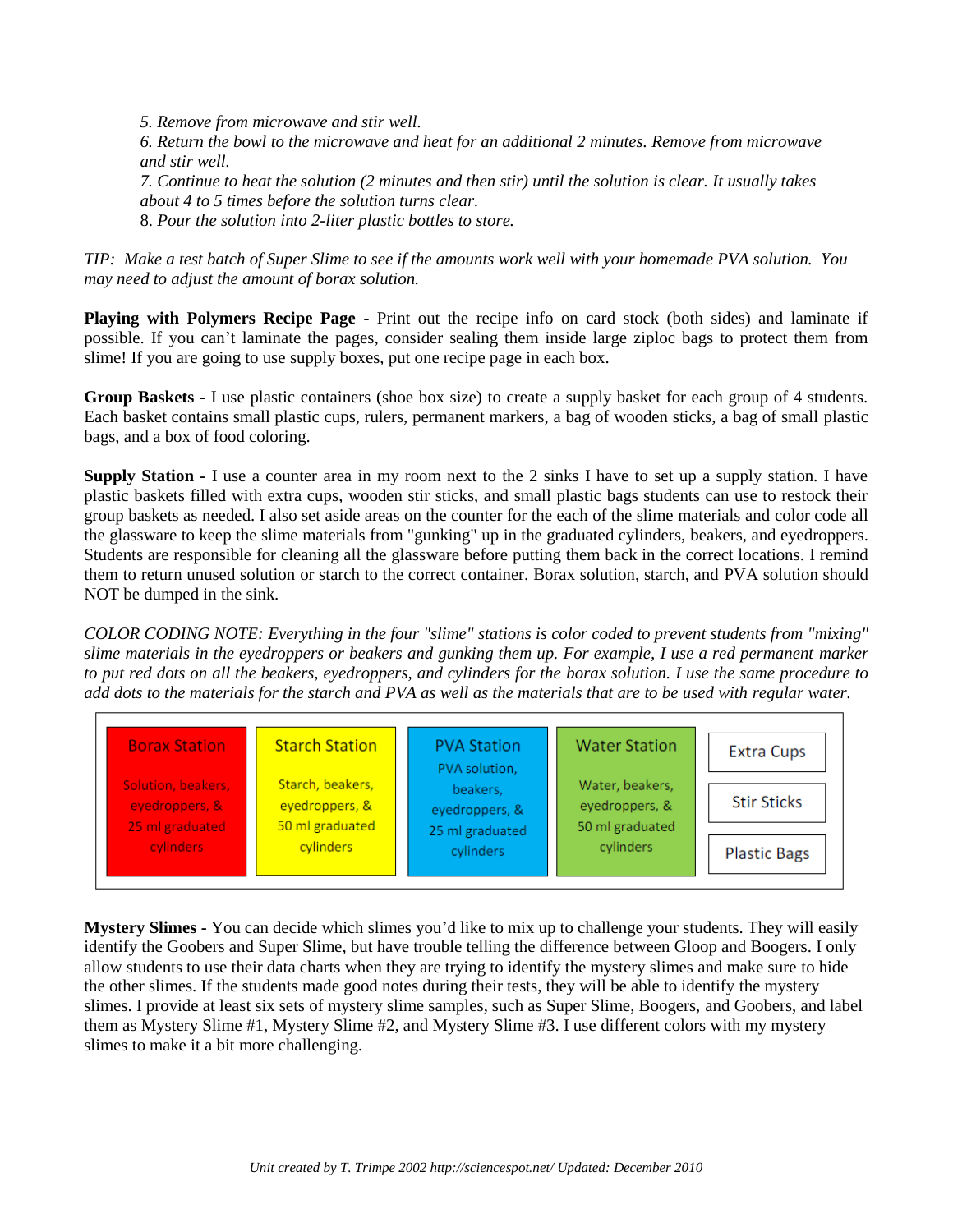#### **Teacher Tips**

#### **Try the slimes first!**

Roll up your sleeves and spend some time playing with the slimes before you attempt to make slime with your students. All the recipes and descriptions of the slime tests are included in the PowerPoint download at [http://sciencespot.net/Pages/classchem.html#Anchor-poly.](http://sciencespot.net/Pages/classchem.html%23Anchor-poly)

#### **Safety Rules before Slime Time!**

Go over the safety rules page with your students before they start making slime. Be sure to emphasize the rule regarding NO SLIME IN THE SINK or you will be faced with a lot of challenging clogs! The best way to clean slime stuff off hands, cups, and plates is by using a dry paper towel. Students may wash their hands only after all the slime gunk and pieces of slime are cleaned off. It is also important to stress the "No slime on carpets, clothing, or other people" rule.

*NOTE: Slime (and the food coloring used to make slime) is tough to get out of carpets and clothes. OxyClean helps to get the food coloring stains off hands. It is also a good idea to have the kids wear old clothes or bring in old shirts/sweatshirts to wear during slime time.*

#### **Slime not working?**

If your slime is too sticky or runny, try adding more borax solution or starch. If your slime is too stringy, add more glue and work it in by kneading it in your hands. Sometimes you will have to add enough glue to get it back to the sticky stage, then add a drop or two of borax or starch to finish it up. Be careful not to add too much borax/starch or the slime may get stringy or crumble depending on the type of slime you are trying to make. It is best to add 1-2 drops at a time and work it in with your hands. If you are having trouble with the goobers, give them time to sit! Sometimes it takes a few minutes for goobers to gel. They won't act like the other slimes, but should gel together to make a slimy ooze.

*NOTE: If all else fails and you can't get the goo to slime, pitch it and try a new batch! Sometimes you'll get a bad batch and nothing will work to get it to slime stage.*

#### **Allow plenty of time!**

It takes my students at least 4 class periods (42 minutes each) to make and test all the slimes. If you have a limited amount of time or supplies, you can have pairs work together. Have one group make one type of slime and the other group make another type. After each group is done with the tests, they can switch slimes and do their own tests. If possible, let every student make their own batch of Super Slime! It is voted the "coolest slime" by my students! You will also need to allow extra time each day for clean up!

#### **Label! Label! Label!**

After you mix up the different solutions, use labels to help the kids keep track of the slime supplies! I label each container with the type of solution and the names of the slimes for each. The students should also label their cups, plates, and bags of slime. I encourage students to reuse cups and plates as much as possible.

#### **Organize!**

Find some plastic boxes or shoe boxes to create supply boxes to store the materials for each group. At the beginning and end of each class, have the students do an inventory and make sure the box is neat and the materials (graduated cylinder, beakers/cups, eyedroppers, etc.) are clean. I made up 12 boxes for my students, which are divided into 5 different class periods. I also set up a "supply station" on one table in my room with paper towels, small plastic bags, stirring sticks, and triple-beam balances.

Another tip ... Assign a number for each box and use a permanent marker to label the items in each box. When you find stray items, you know where they belong.